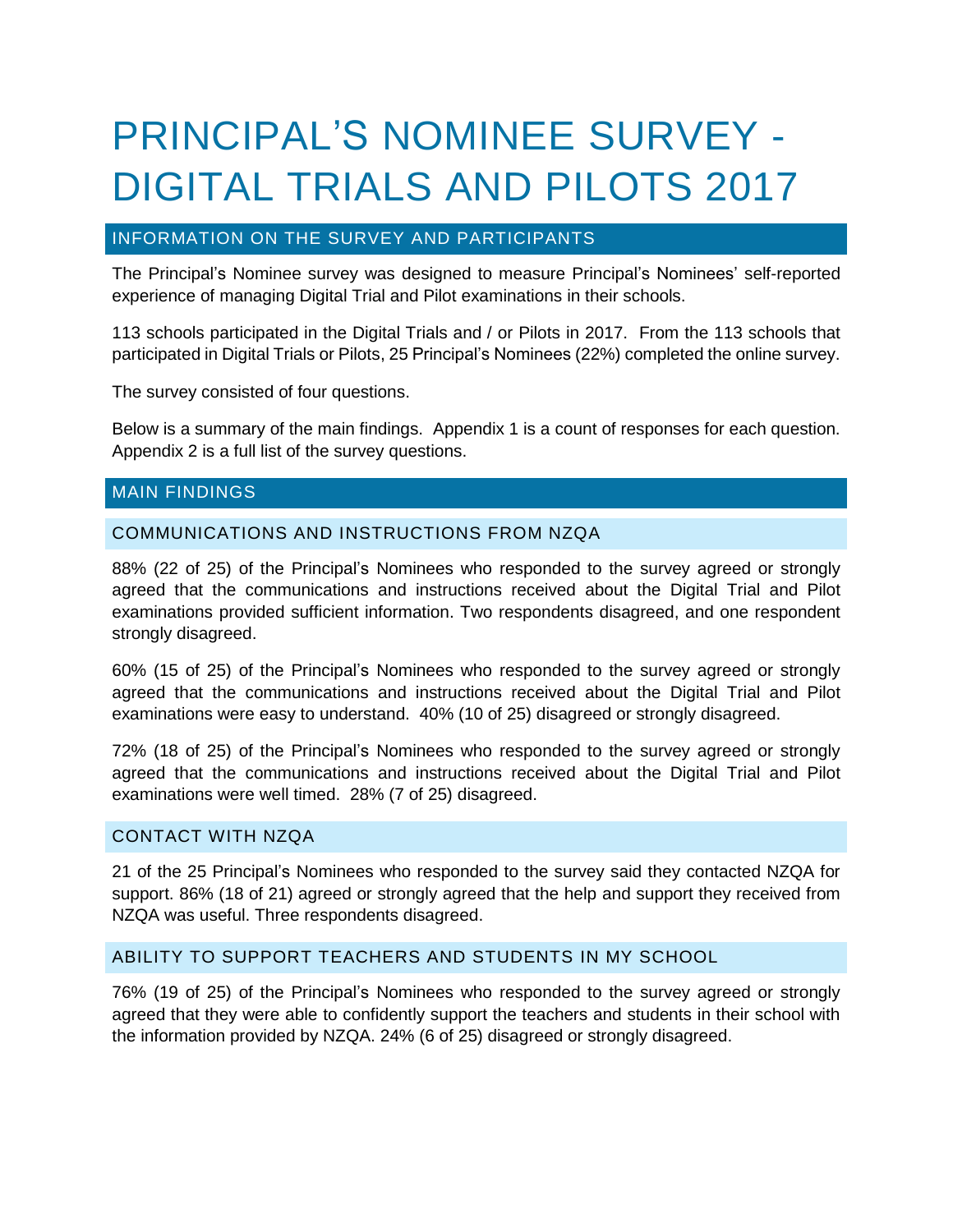# PARTICIPATING AGAIN IN 2018

88% (22 of 25) of the Principal's Nominees who responded to the survey agreed or strongly agreed that they would support their school participating in Digital Trial and or Pilot examinations in 2018.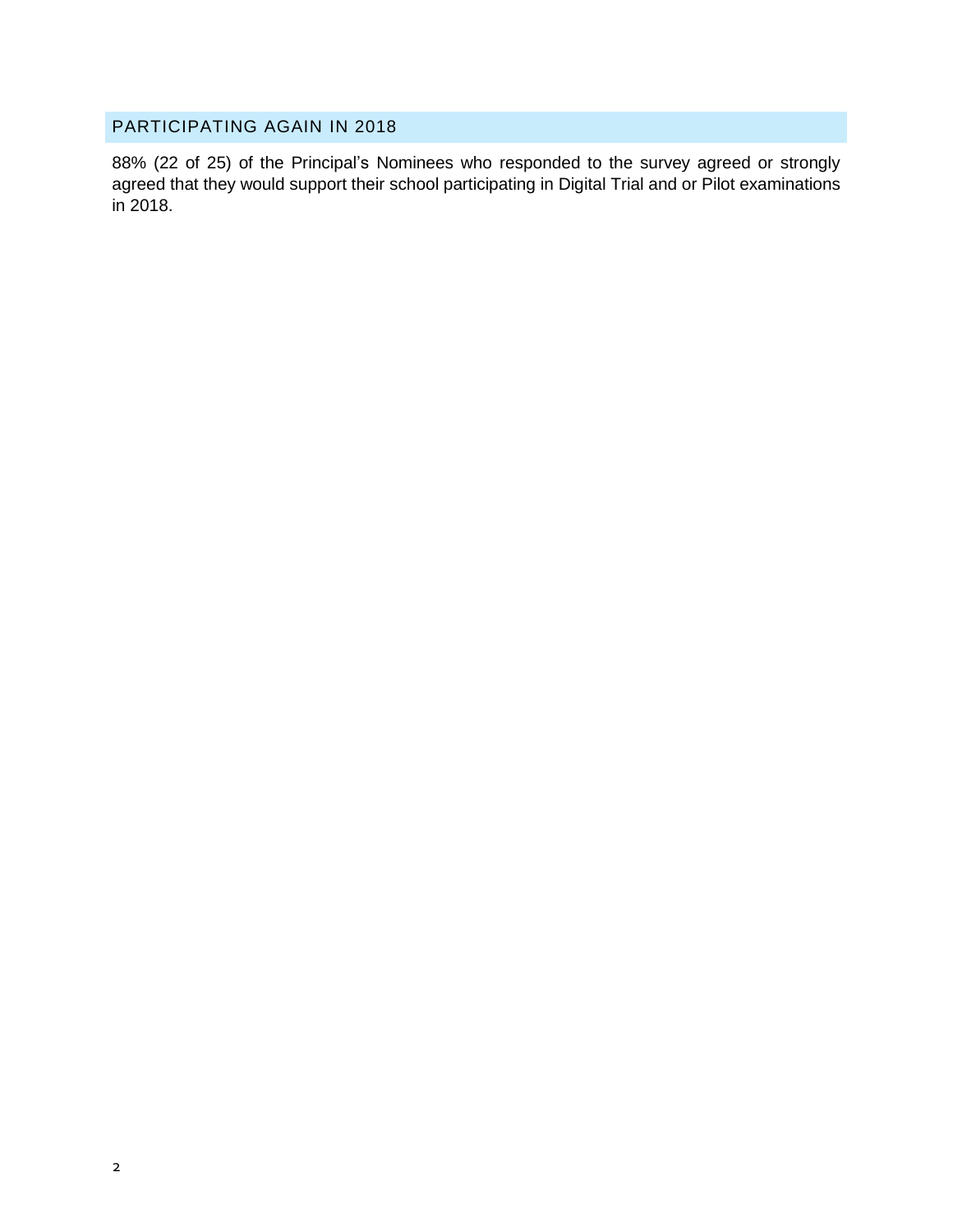# SUMMARISED RESPONSES BY QUESTION

**Question 1a: The communications and instructions received about the Digital Trial and Pilot examinations provided sufficient information.**

|                   | frequency | percentage |
|-------------------|-----------|------------|
| Strongly agree    | 5         | 20.0       |
| Agree             | 17        | 68.0       |
| Disagree          | 2         | 8.0        |
| Strongly disagree | 1         | 4.0        |
| Total             | 25        |            |

**Question 1b: The communications and instructions received about the Digital Trial and Pilot examinations were easy to understand.**

|                   | frequency | percentage |
|-------------------|-----------|------------|
| Strongly agree    | 3         | 12.0       |
| Agree             | 12        | 48.0       |
| <b>Disagree</b>   | 8         | 32.0       |
| Strongly disagree | 2         | 8.0        |
| Total             | 25        |            |

**Question 1c: The communications and instructions received about the Digital Trial and Pilot examinations were well timed.**

|                   | frequency | percentage |
|-------------------|-----------|------------|
| Strongly agree    | 4         | 16.0       |
| Agree             | 14        | 56.0       |
| Disagree          | 7         | 28.0       |
| Strongly disagree | 0         | 0          |
| Total             | 25        |            |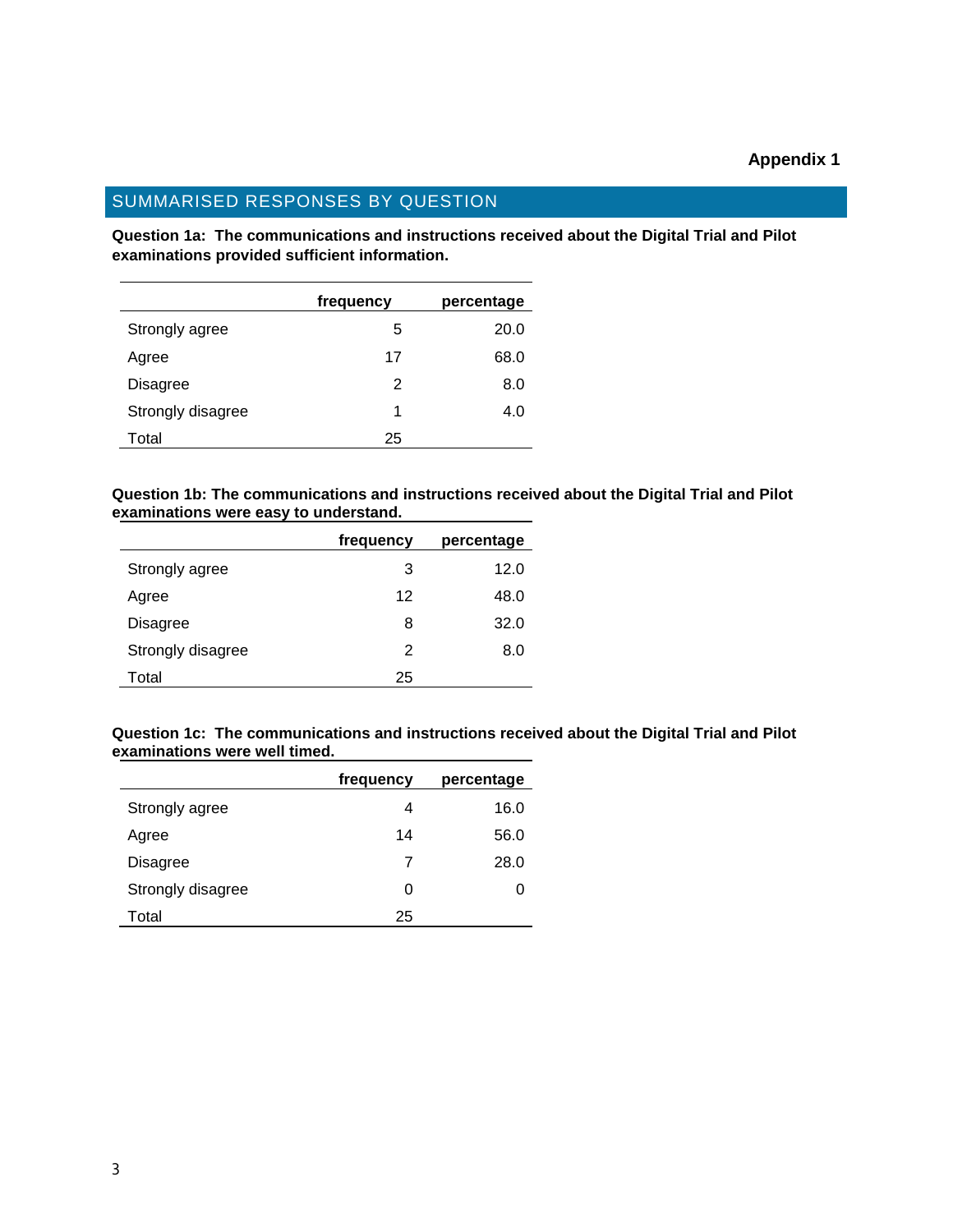|                   | frequency | percentage |
|-------------------|-----------|------------|
| Strongly agree    | 4         | 16.0       |
| Agree             | 15        | 60.0       |
| Disagree          | 5         | 20.0       |
| Strongly disagree | 1         | 4.0        |
| Total             | 25        |            |

**Question 2: I was able to confidently support the teachers and students in my school with the information I was provided by NZQA.**

| Question 3: I would support my school participating in the Digital Trial and/or Pilot examinations |  |
|----------------------------------------------------------------------------------------------------|--|
| in 2018.                                                                                           |  |

|                   | frequency | percentage |
|-------------------|-----------|------------|
| Strongly agree    | 10        | 40.0       |
| Agree             | 12        | 48.0       |
| Disagree          | 3         | 12.0       |
| Strongly disagree | O         |            |
| Total             | 25        |            |

**Question 4: If you contacted NZQA for support in managing the Digital Trials and/or Pilots please answer the following question: I received useful help and support.**

|                   | frequency | percentage |
|-------------------|-----------|------------|
| Strongly agree    | 11        | 52.4       |
| Agree             | 7         | 33.3       |
| <b>Disagree</b>   | 3         | 14.3       |
| Strongly disagree | 0         | 0          |
| Total             | 21        |            |